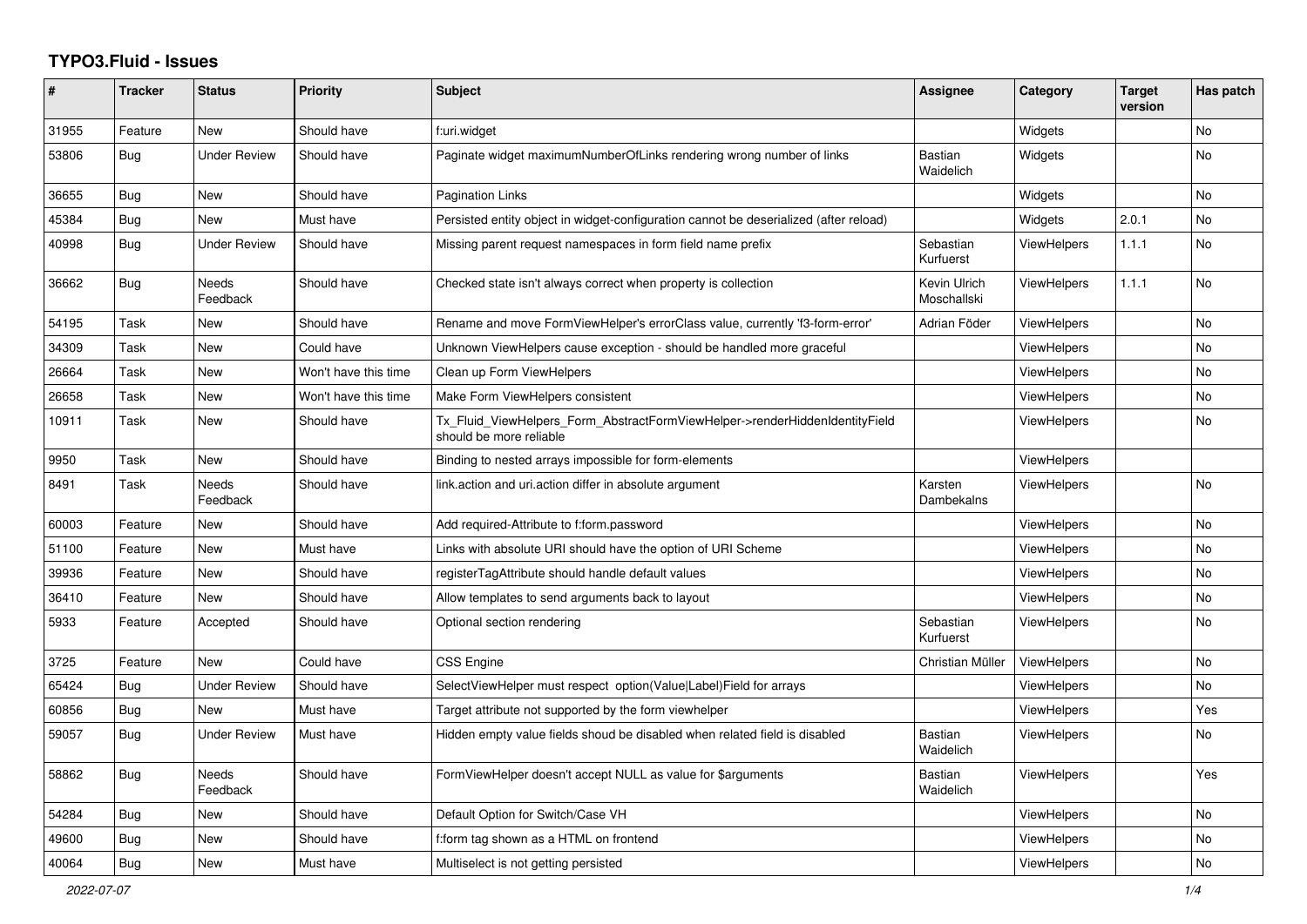| #     | <b>Tracker</b> | <b>Status</b>       | <b>Priority</b> | Subject                                                                                   | <b>Assignee</b>        | Category    | <b>Target</b><br>version | Has patch |
|-------|----------------|---------------------|-----------------|-------------------------------------------------------------------------------------------|------------------------|-------------|--------------------------|-----------|
| 37619 | Bug            | New                 | Should have     | Fatal Error when using variable in name attribute of Section ViewHelper                   |                        | ViewHelpers |                          | <b>No</b> |
| 34682 | Bug            | <b>Under Review</b> | Should have     | Radio Button missing checked on validation error                                          |                        | ViewHelpers |                          | No        |
| 33628 | Bug            | Needs<br>Feedback   | Must have       | Multicheckboxes (multiselect) for Collections don't work                                  | Christian Müller       | ViewHelpers |                          | No        |
| 30937 | Bug            | New                 | Should have     | CropViewHelper stringToTruncate can't be supplied so it can't be easily extended          |                        | ViewHelpers |                          | Yes       |
| 8648  | Bug            | New                 | Should have     | format.crop ViewHelper should support all features of the crop stdWrap function           |                        | ViewHelpers |                          | No        |
| 43346 | Feature        | <b>Under Review</b> | Should have     | Allow property mapping configuration via template                                         | Karsten<br>Dambekalns  | ViewHelpers | 2.1                      | No        |
| 44234 | Bug            | <b>Under Review</b> | Should have     | selectViewHelper's sorting does not respect locale collation                              |                        | ViewHelpers | 2.1                      | <b>No</b> |
| 45394 | Task           | New                 | Should have     | Forwardport Unit test for standalone view                                                 |                        | View        |                          | No        |
| 43072 | Task           | New                 | Should have     | Remove TOKENS for adding templates fallback in Backporter                                 |                        | View        |                          | No        |
| 60181 | Feature        | New                 | Could have      | Caching mechanism for Fluid Views/Templates                                               |                        | View        |                          | No        |
| 8989  | Feature        | Needs<br>Feedback   | Could have      | Search path for fluid template files                                                      |                        | View        |                          | No        |
| 38369 | Bug            | New                 | Must have       | Resource ViewHelpers should not fall back to request package                              |                        | View        |                          | No        |
| 46289 | Bug            | Needs<br>Feedback   | Should have     | Enable Escaping Interceptor in XML request format                                         |                        | View        | 2.0.1                    | No        |
| 32035 | Task           | New                 | Should have     | Improve fluid error messages                                                              |                        | Core        |                          | Yes       |
| 46257 | Feature        | <b>Under Review</b> | Should have     | Add escape sequence support for Fluid                                                     |                        | Core        |                          | No        |
| 33394 | Feature        | Needs<br>Feedback   | Should have     | Logical expression parser for BooleanNode                                                 | <b>Tobias Liebig</b>   | Core        |                          | No        |
| 30555 | Feature        | New                 | Could have      | Make TagBuilder more extensible                                                           |                        | Core        |                          | No        |
| 10472 | Feature        | New                 | Could have      | Fluid Standalone distribution                                                             |                        | Core        |                          | No        |
| 7608  | Feature        | New                 | Could have      | Configurable shorthand/object accessor delimiters                                         |                        | Core        |                          | Yes       |
| 4704  | Feature        | New                 | Should have     | Improve parsing exception messages                                                        |                        | Core        |                          |           |
| 1907  | Feature        | New                 | Could have      | Default values for view helpers based on context                                          |                        | Core        |                          |           |
| 51239 | Bug            | <b>Under Review</b> | Must have       | AbstractViewHelper use incorrect method signature for "\$this->systemLogger->log()"       | Adrian Föder           | Core        |                          | Yes       |
| 39990 | Bug            | New                 | Should have     | Same form twice in one template: hidden fields for empty values are only rendered<br>once |                        | Core        |                          | No        |
| 33551 | Bug            | New                 | Must have       | View helper values break out of a partial scope                                           | Sebastian<br>Kurfuerst | Core        |                          | No        |
| 27607 | <b>Bug</b>     | New                 | Must have       | Make Fluid comparisons work when first element is STRING, second is NULL.                 |                        | Core        |                          | No        |
| 12863 | <b>Bug</b>     | New                 | Should have     | Attributes of a viewhelper can't contain a '-'                                            | Sebastian<br>Kurfuerst | Core        |                          | No        |
| 3481  | <b>Bug</b>     | New                 | Should have     | Use ViewHelperVariableContainer in PostParseFacet                                         |                        | Core        |                          | No        |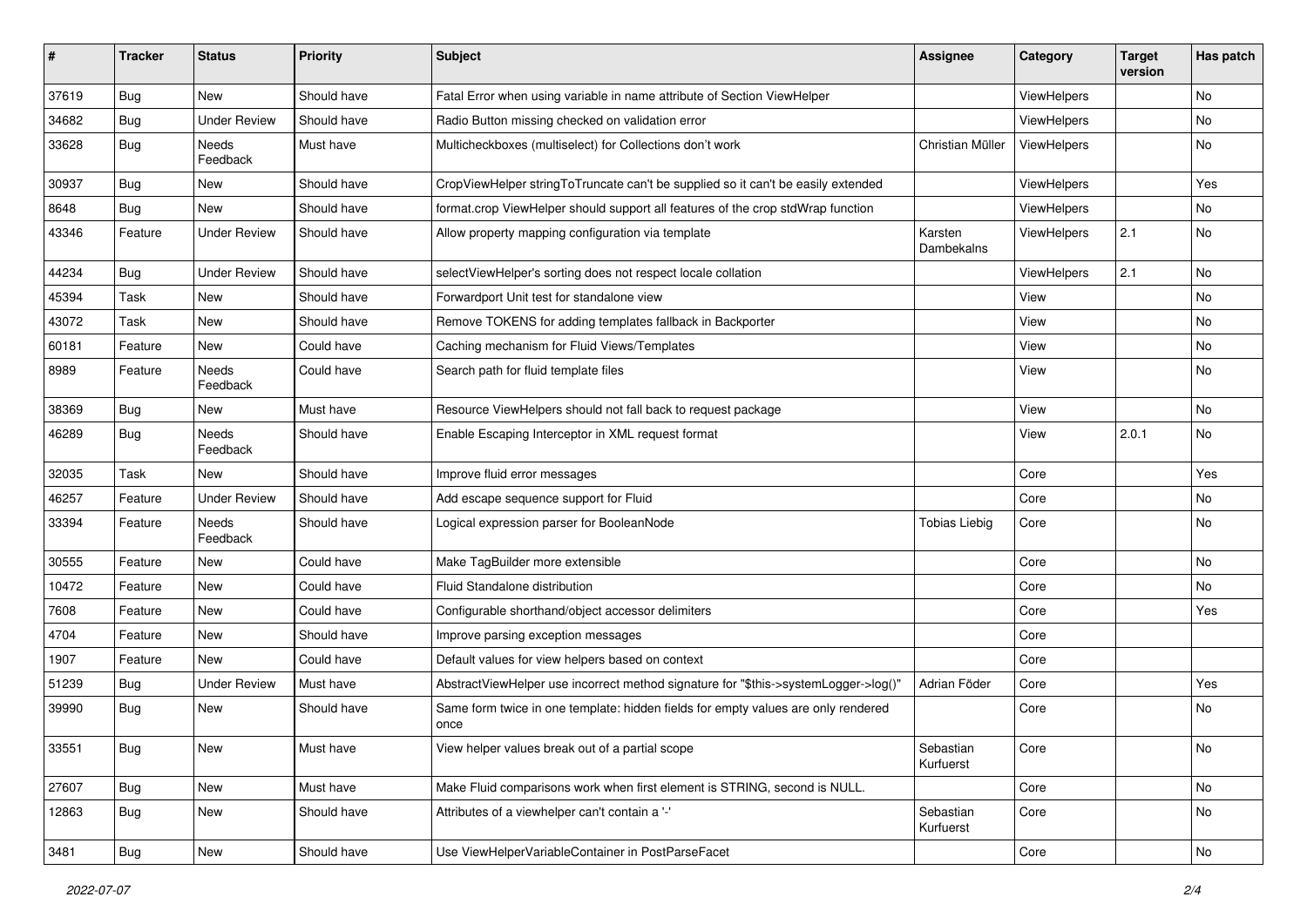| #     | <b>Tracker</b> | <b>Status</b>       | <b>Priority</b> | <b>Subject</b>                                                                                       | <b>Assignee</b>        | Category | <b>Target</b><br>version | Has patch |
|-------|----------------|---------------------|-----------------|------------------------------------------------------------------------------------------------------|------------------------|----------|--------------------------|-----------|
| 62346 | Feature        | New                 | Could have      | f:comment should have high precende                                                                  |                        | Core     | 3.x                      | <b>No</b> |
| 52419 | Bug            | New                 | Should have     | Wrong PHPDocs notation for default value inline f:translate viewhelper                               |                        |          | 2.0                      | <b>No</b> |
| 56237 | Task           | New                 | Should have     | in-line (Condition) View Helpers should not evaluate on parsing                                      |                        |          |                          | No        |
| 47669 | Task           | New                 | Should have     | FormViewHelper does not define the default request method                                            |                        |          |                          | No        |
| 46091 | Task           | Needs<br>Feedback   | Should have     | Show source file name and position on exceptions during parsing                                      |                        |          |                          | No        |
| 43071 | Task           | New                 | Should have     | Remove TOKENS for adding fallback teplates in B                                                      |                        |          |                          | No        |
| 42743 | Task           | New                 | Should have     | Remove inline style for hidden form fields                                                           |                        |          |                          | No        |
| 5636  | Task           | <b>Under Review</b> | Must have       | Form_RadioViewHelper and CheckBoxViewHelper miss check for existing object<br>before it is accessed. |                        |          |                          | No        |
| 60271 | Feature        | New                 | Should have     | Paginate viewhelper, should also support arrays                                                      |                        |          |                          | No        |
| 52640 | Feature        | <b>Under Review</b> | Should have     | Create an UnlessViewHelper as opposite to the IfViewHelper                                           | Marc Neuhaus           |          |                          | No        |
| 51277 | Feature        | New                 | Should have     | ViewHelper context should be aware of actual file occurrence                                         |                        |          |                          | No        |
| 49756 | Feature        | <b>Under Review</b> | Should have     | Select values by array key in checkbox viewhelper                                                    |                        |          |                          | No        |
| 48355 | Feature        | New                 | Could have      | Assign output of viewhelper to template variable for further processing.                             |                        |          |                          |           |
| 46545 | Feature        | New                 | Should have     | Better support for arrays in options of SelectViewHelper                                             |                        |          |                          | No        |
| 45345 | Feature        | Needs<br>Feedback   | Should have     | Easy to use comments for fluid that won't show in output                                             |                        |          |                          |           |
| 45153 | Feature        | New                 | Should have     | f:be.menus.actionMenuItem - Detection of the current select option is insufficient                   |                        |          |                          | <b>No</b> |
| 42397 | Feature        | New                 | Should have     | Missing viewhelper for general links                                                                 |                        |          |                          | No        |
| 40081 | Feature        | New                 | Should have     | Allow assigned variables as keys in arrays                                                           |                        |          |                          | No        |
| 38130 | Feature        | New                 | Should have     | Checkboxes and multiple select fields should have an assignable default value                        |                        |          |                          | No        |
| 37095 | Feature        | New                 | Should have     | It should be possible to set a different template on a Fluid TemplateView inside an<br>action        | Christopher<br>Hlubek  |          |                          | No        |
| 36559 | Feature        | New                 | Could have      | New widget progress bar                                                                              |                        |          |                          | Yes       |
| 33215 | Feature        | New                 | Should have     | RFC: Dynamic values in ObjectAccess paths                                                            |                        |          |                          | No        |
| 9514  | Feature        | New                 | Should have     | Support explicit Array Arguments for ViewHelpers                                                     |                        |          |                          |           |
| 9005  | Feature        | Accepted            | Could have      | Fluid Template Analyzer (FTA)                                                                        | Sebastian<br>Kurfuerst |          |                          |           |
| 3291  | Feature        | Needs<br>Feedback   | Should have     | Cacheable viewhelpers                                                                                |                        |          |                          | No        |
| 58983 | <b>Bug</b>     | New                 | Should have     | format.date does not respect linebreaks and throws exception                                         |                        |          |                          | No        |
| 58921 | <b>Bug</b>     | New                 | Should have     | f:form.* VHs crash if NOT inside f:form but followed by f:form                                       |                        |          |                          | No        |
| 57885 | <b>Bug</b>     | New                 | Must have       | Inputs are cleared from a second form if the first form produced a vallidation error                 |                        |          |                          | No        |